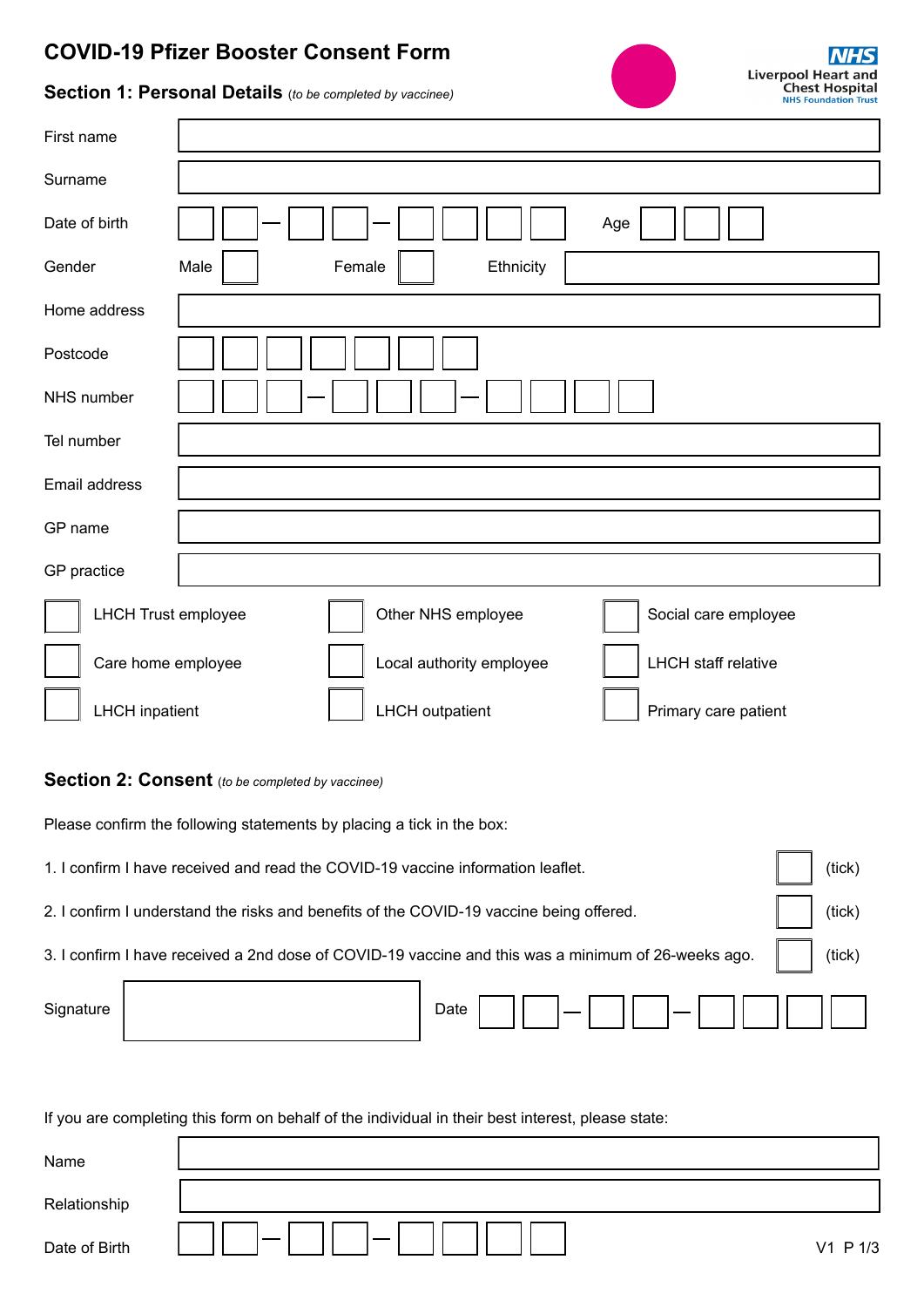| Section 3: Pre-screening Assessment for Pfizer Vaccine Only (to be completed by vaccinee)<br>Please note: Exclusion does not necessarily mean the vaccine is contraindicated but would be outside protocol.<br>Email vaccine@lhch.nhs.uk to discuss alternative assessment |           |                                                    |  |  |  |  |
|----------------------------------------------------------------------------------------------------------------------------------------------------------------------------------------------------------------------------------------------------------------------------|-----------|----------------------------------------------------|--|--|--|--|
| Are you feeling unwell today?                                                                                                                                                                                                                                              | No.       | Yes Exclude: do not give                           |  |  |  |  |
| Do you have any COVID-19 symptoms?<br>(i.e. high temperature, a new continuous cough,<br>a loss or change with your sense of smell or taste)                                                                                                                               | No.       | Yes Exclude: advise to self isolate                |  |  |  |  |
| Have you had a previous systemic allergic reaction (including<br>immediate onset anaphylaxis) to a previous dose of a COVID-19<br>mRNA vaccine or to any component of the Comirnaty® COVID-19<br>mRNA vaccine or residues from the manufacturing process?                  | No.       | Yes Exclude: email vaccine@lhch.nhs.uk             |  |  |  |  |
| Have you had a history of immediate anaphylaxis to multiple,<br>different drug classes, with the trigger unidentified (this may<br>indicate polyethylene glycol (PEG) allergy)?                                                                                            | No.       | Yes Exclude: email vaccine@lhch.nhs.uk             |  |  |  |  |
| Have you had a history of anaphylaxis to a vaccine, injected<br>antibody preparation or a medicine likely to contain PEG<br>(such as depot steroid injection, laxative)?                                                                                                   | No.       | Yes Exclude: email vaccine@lhch.nhs.uk             |  |  |  |  |
| Have you had a history of idiopathic anaphylaxis?                                                                                                                                                                                                                          | No.       | Yes Exclude: email vaccine@lhch.nhs.uk             |  |  |  |  |
| Have you experienced myocarditis or pericarditis determined as<br>likely to be related to previous COVID-19 vaccination?                                                                                                                                                   | No        | Yes Exclude: email vaccine@lhch.nhs.uk             |  |  |  |  |
| Have you participated in a COVID-19 vaccine clinical trial?                                                                                                                                                                                                                | No.       | Yes Exclude: patient to contact trial investigator |  |  |  |  |
| Have you had confirmed COVID-19 infection in last 4-weeks?                                                                                                                                                                                                                 | No        | Yes Exclude: do not give                           |  |  |  |  |
| Have you had the shingles vaccine in the last 7-days?                                                                                                                                                                                                                      | No.       | Yes Exclude: do not give                           |  |  |  |  |
| Are you immunosuppressed or taking immunosuppressants?                                                                                                                                                                                                                     | No<br>Yes | Counsel for reduced response                       |  |  |  |  |
| Are you taking anticoagulants? (Ensure INR not above range)                                                                                                                                                                                                                | No        | Yes Apply pressure for 2-mins                      |  |  |  |  |
| Do you have a disorder that makes you prone to bleeding?                                                                                                                                                                                                                   | No        | Yes Apply pressure for 2-mins                      |  |  |  |  |
| Do you have a BMI over 40?                                                                                                                                                                                                                                                 | No        | Yes Use longer needle                              |  |  |  |  |
| Are you or could you be pregnant?                                                                                                                                                                                                                                          | No        | Yes Ensure you have read Gov info                  |  |  |  |  |
| Are you breastfeeding?                                                                                                                                                                                                                                                     | No        | Yes Ensure you have read Gov info                  |  |  |  |  |

If you have answered yes to any of the above please provide further details:

Name:

Date of birth: